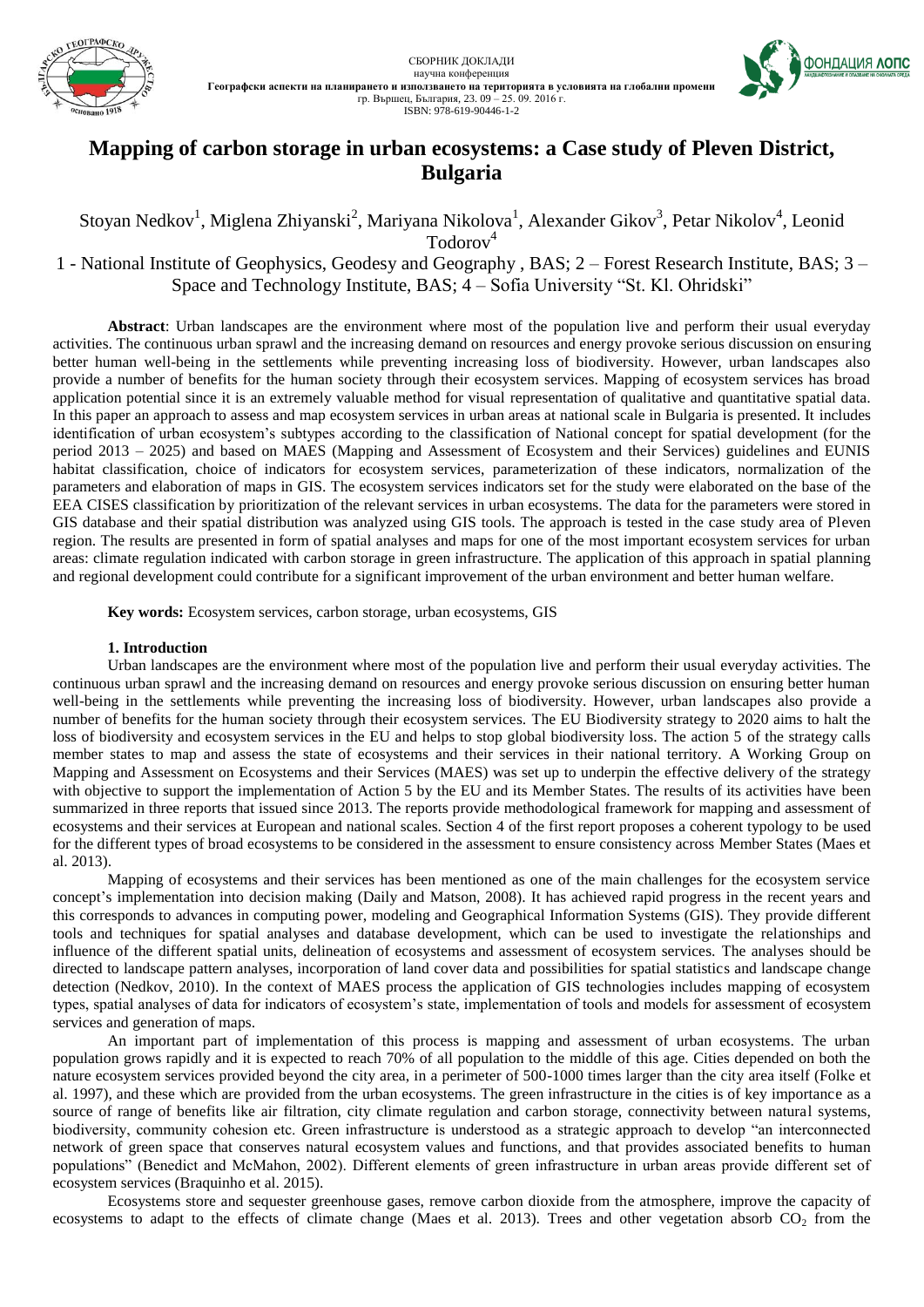



**OOHDALIMA AONC** 

atmosphere during photosynthesis. Much of it is released by respiration, but the rest of the carbon is distributed to the biomass of leaves, roots, seeds, stems and branches and stored there. In this context the elements of urban green infrastructure are main reservoirs of carbon in urban environment. The large urban forest parks contribute at a highest degree to the regulation of the global climate by storing and sequestering greenhouse gases, but other elements of urban green spaces as tree alleys and street trees, house, zoological and botanical gardens, neighborhood green spaces play also an important role. The first national assessment on carbon stored in trees from urban environment informed about accumulation between 350 and 750 million tons of carbon (Nowak, 1993). The data showed that the mean storage of carbon in aboveground biomass of urban forest parks in USA is 25.1 tCha<sup>-1</sup> compared with 53.5 tCha<sup>-1</sup> in natural forest stands in 2001 (Nowak, Crane, 2002). Recent studies have shown that landcover types have major effects on aboveground organic carbon storage in urban vegetation — for example trees accounted for 97% of citywide total in the city of Leicester (Davies et al., 2011). In this study domestic gardens contained only 0.8 kgOCm<sup>-2</sup> in aboveground vegetation whereas urban trees and woodland stored 28.9 kgOCm<sup>-2</sup> on non-domestic land (Davies et al., 2011).

National studies on carbon storage in different compartments of urban and peri-urban forest parks confirmed their capacity to store carbon underlying the role of management activities in improving the carbon sequestration (Zhiyanski et al., 2015). Mapping the capacity of carbon storage in all sub-types of urban ecosystems including different elements of urban green spaces areas is essential for defining the appropriate management approaches in urban planning considering supply of regulating ecosystem services by the whole urban ecosystem as integrity. Within the project TUNESinURB (FM of EEA 2009-2014) we aimed at creating a national system for urban areas and their ecosystem services through the application of set of indicators for assessment and mapping with a view to better understanding and implementation of sectoral policies.

The objective of this work is to present an approach for mapping the capacity of carbon storage in all sub-types of urban ecosystems including different elements of urban green spaces areas for defining the appropriate management approaches in urban planning considering supply of climate regulation by the whole urban ecosystem as integrity. This approach could be applied in mapping and assessment of urban ecosystems and their services at national scale in Bulgaria. The approach is tested in a case study of Pleven district and the results of carbon storage ecosystem service are presented.

### **2. Materials and methods**

#### 2.1 Case study area

Pleven district (oblast) is located in North Bulgaria with an area of 4653,3 km². To the north it reaches the Danube which as a natural border with Romania and to the south, east and west borders with the districts Lovech, Vratsa and Veliko Tarnovo. The highest elevation in Pleven district is 300m southwards and 100m northwards. The highest peak is Sredniya (Middle) Peak (316,9m). The Pleven province has a humid continental climate. Summers are warm with average high temperatures of 22–25 °C and lows of 12–14°C. Winters are cool with average high temperatures of 3°C and lows of −2 to 0°C. The annual precipitation is 550 mm. Snowfall mainly occurs from December through March. The rivers in the study area flow in south-north direction and they emptie into the Danube. Theirs freshet is in the late spring, because of the melting snow in Balkan Mountains. Rivers flowing through Pleven district are Iskar, Vit and Osam. The main soil types in the area are Chernozems, Gray Luvisols and Fluvisols. The natural vegetation is almost entirely destroyed and replaced by crops. Steppe vegetation and broadleaf forests of *Quercus cerris, Quercus frainetto, Quercus robur, Quercus virgiliana, Carpinus betulus* and *Tilia* are preserved in some patches. The population of the district is 269 752 inhabitants according to the 2011 Bulgarian Census. There are 123 setlements in the districts including 114 villages and 9 towns. The district's capital Pleven is the biggest settlement with 122149 inhabitants.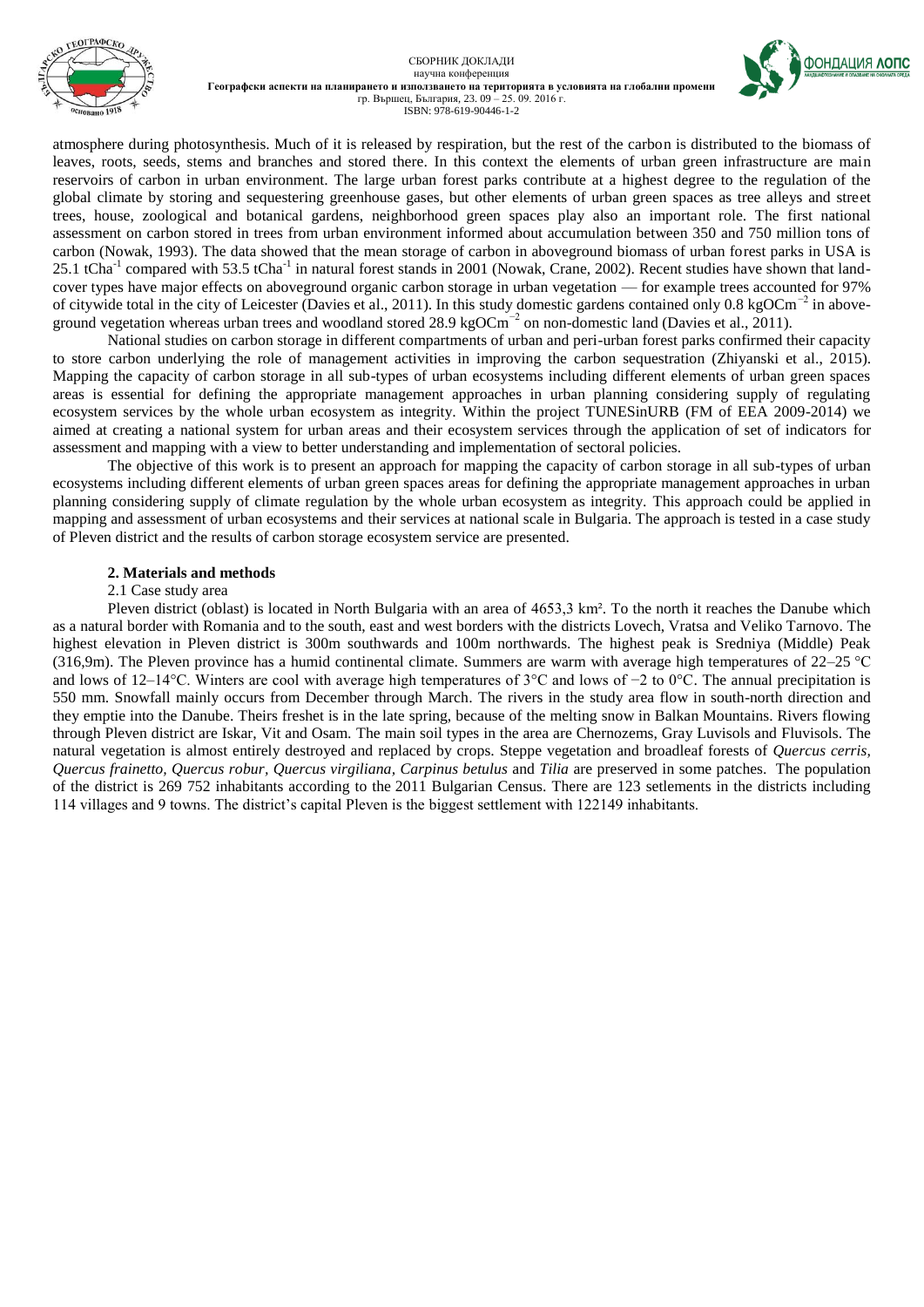

СБОРНИК ДОКЛАДИ научна конференция **Географски аспекти на планирането и използването на територията в условията на глобални промени** **ФОНДАЦИЯ ЛОПС** 

*Figure 1. Case study area Pleven District*

2.2 Identification of urban ecosystems and delineation of green infrastructure

Identification of ecosystems requires use of a proper typology, such as the one proposed by MAES. These main classes of this typology are designed for consistent assessments of state and services from local to regional, national and European scale. Information from a more detailed classification at higher spatial resolution could be combined with the European-wide classification and could be aggregated in a consistent manner (Maes, 2013). The MAES typology is organized in two main levels and its structure enables applying CORINE Land Cover (CLC) data for spatial delineation. It is also adjusted with the European Nature Information System (EUNIS) habitat types where necessary in order to ensure that further subdivision in the countries would be performed in a uniform and compatible manner. Subdivision for the urban ecosystems at third level in Bulgaria is proposed by a team of experts who developed a methodology for urban ecosystems mapping and assessment (Zhiyanski et al., 2015b). It consists of 10 classes which are defined in accordance with corresponds to the National concept for spatial development for the period 2013 – 2025 and EUNIS habitat at classification (table 1). This typology has to ensure appropriate classification framework to facilitate the mapping of urban ecosystems at national level. Level 3 is included in the national classification, indicating the sub-type of urban ecosystem type. Each ecosystem at level 3 corresponds to particular classes from EUNIS classification which ensures easy transfer of data for different purposes. For instance, J1 (residential and public areas of cities and towns) correspond to J1.1, J1.2, J1.3, J1.5, J1.6, X24 and X25 from EUNIS classification.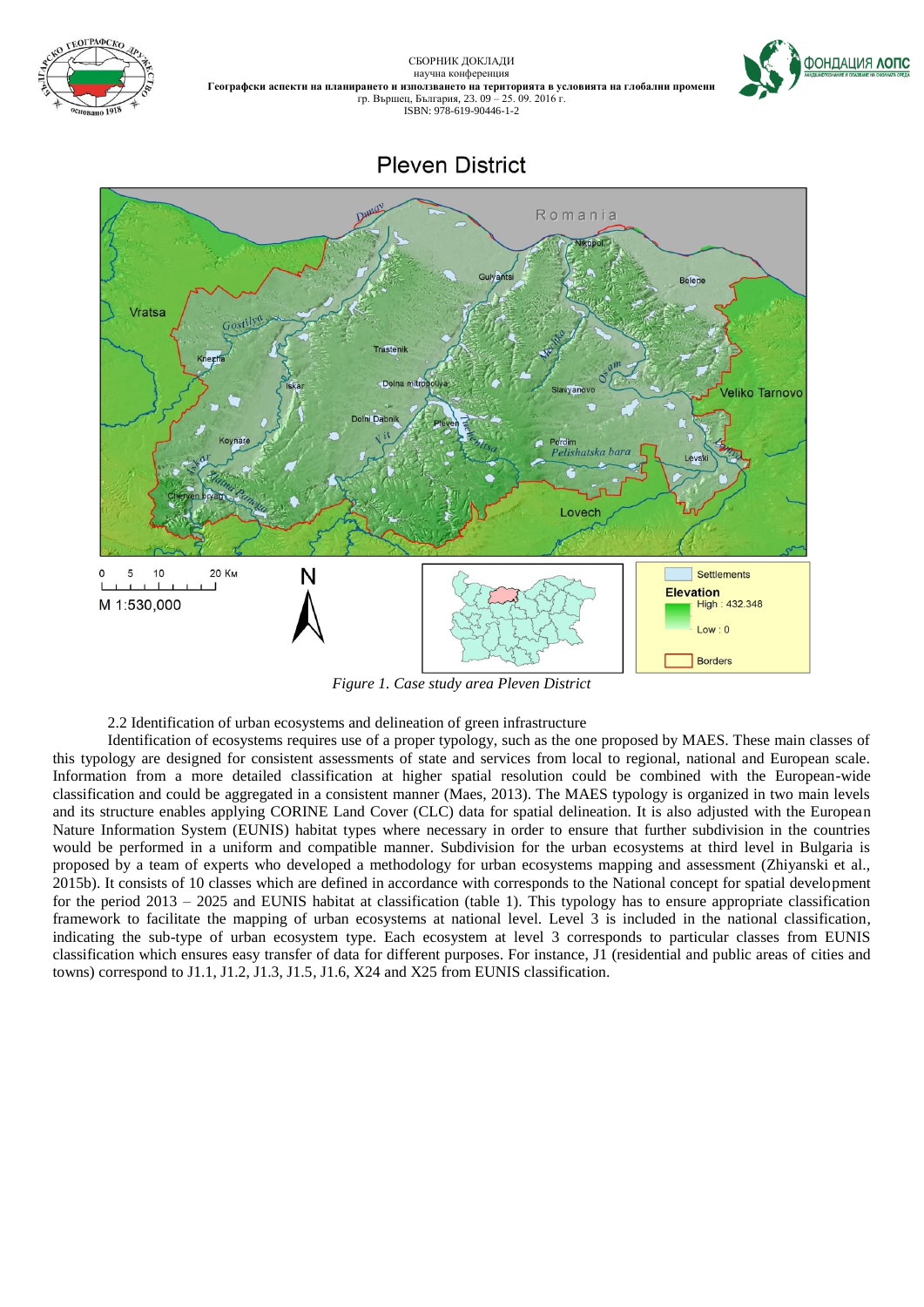

СБОРНИК ДОКЛАДИ научна конференция **Географски аспекти на планирането и използването на територията в условията на глобални промени** гр. Вършец, България, 23. 09 – 25. 09. 2016 г. ISBN: 978-619-90446-1-2



| Level 1   | Terrestrial                                                                |
|-----------|----------------------------------------------------------------------------|
| Level 2   | Urban                                                                      |
| (Type)    |                                                                            |
|           | J1. Residential and public areas of cities and towns                       |
|           | J <sub>2</sub> . Sub-urban areas                                           |
|           | J3. Residential and public low density areas                               |
|           | J4. Recreation area outside cities and towns                               |
| Level 3   | 15. Urban green areas (incl. sport and leisure facilities)                 |
| (subtype) | J6. Industrial sites (incl. commercial sites)                              |
|           | J7. Transport networks and other constructed hard surfaced sites           |
|           | J8. Extractive industrial sites (incl. active underground mines and active |
|           | opencast mineral extraction sites, and quarries)                           |
|           | J. Waste deposits                                                          |
|           | J10. Highly artificial man made waters and associated structures           |

*Table 1. Typology of urban ecosystems in Bulgaria (Zhiyanski et al. 2015b)*

The delineation of urban ecosystems in the study area was performed in two steps. Firstly, the extend of urban ecosystems, which correspond to level 2 of the typology, was outlined and then the resulting polygons were divided into ecosystems from more detailed classification at level 3. This process necessitates detailed spatial data which is not available as one single database; therefore different data sources were used. The Restored Property Plan database was used as a main source for delineation of ecosystems at level 2. The Digital Cadastre of the settlements in Bulgaria is the most useful spatial data source but it is available only for some big cities. We used it as a complementary data for validation and update. For the differentiation of urban ecosystems into level 3 classes we developed flexible spatial approach that uses multiple data sources and incorporates several GIS tools and analyses. The outline of each ecosystem class requires specific data therefore it necessitates unique set or procedures incorporated in a common spatial analyses scheme. ArcGIS software was used as a main platform for the implementation of the approach. For urban ecosystems in the cities with available digital cadastre they were delineated using the information for land usage. The polygons were classified into ecosystems at level 3 and then they were aggregated in order to meet the requirement of 0.25 ha of the minimum mapping unit using specific algorithm of GIS procedures. The cities and villages without digital cadastre were mapped using Restored Property Plan database and Digital orthophoto map of Bulgaria as a complementary source.

The best approach to identify and map green infrastructure is by using actual remote sensing data. Green infrastructure is easily identified by visual interpretation but for larger and complex areas it is necessary to apply automatic techniques for mapping. The most convenient method is through extraction of NDVI index (Rouse et al., 1973). This approach necessitates choice of satellite image with high resolution taken in the summer when there is enough and clearly distinguished growing vegetation. The higher resolution ensures more precise outline of the mapped green infrastructure.

WorldView-2 satellite image taken on 17 July 2011 was chosen for mapping of green infrastructure in Pleven region. There were newer images but they had not so clear view because or clouds or have been taken during another part of the year. The WorldView-2 sensor has a high resolution panchromatic band (with 0.5 m or better spatial resolution) and eight multispectral bands (2 m spatial resolution). NDVI requires red and bear infrared bands therefore only four spectral bands (from eight) were ordered – Blue (450 - 510 nm), Green (510 - 580 nm), Red (630 -690 nm) and Near-IR1 (770 - 895 nm). The image is ordered as Ortho-Ready Standard (UTM, zone 35), bundle 4 bands, with 16 bit depth and has 43 sq. km area. For image fusion of spectral and panchromatic bands subtractive pan-sharpening is applied. That pan-sharpened image is used for ground control points (GCP) recognition. Total number of GCP is 22. Their coordinates are derived from eight sheets (E4-171, E4-172, E4-186, E4-187, E4- 188, E4-201, E4-202 and E4-203) of National orthophoto map (2011). Both spectral bands and panchromatic band are orthorectified with the same 22 GCP and 30 m DEM. RMSE of spectral bands is 0.7 pixels, therefore the accuracy is appropriate for the purposes of this study.

NDVI index was calculated using the third and fourth bands of the orthorectified image. A value of 0.43 of NDVI index was defined as a threshold for identification of vegetating plants. It was defined empirically through comparison between index values and clearly defined land cover classes by visual interpretation. The 2 m raster image was reclassified into two classes corresponding to green and non-green areas and converted into GIS vector layer.

# 2.3 Indicators for ecosystem condition and ecosystem services assessment

An ecosystem assessment needs to provide both an analysis of the natural environment by looking at the state of biodiversity and ecosystems and by evaluating the level of ecosystem services provided to people (Maes et al. 2013). The analysis of natural environment requires use of indicators to quantify the condition of an ecosystem. The indicators have to be able to: i) provide information to policy makers and the wider public on the current state and changes in the conditions of the environment; ii) assist policy makers to better understand the linkages between the causes and effects of the impact of urban ecosystems and urban policy on the environment, and help to guide their responses to changes in environmental conditions; iii) contribute to monitoring and evaluation of the effectiveness of policies in promoting sustainable management (Zhiyanski et al., 2015b). A set of indicators for assessment of urban ecosystem condition was developed including five indicator groups such as biotic diversity, abiotic heterogeneity, energy budget, matter budget, water budget. Each of them contains particular number of individual indicators with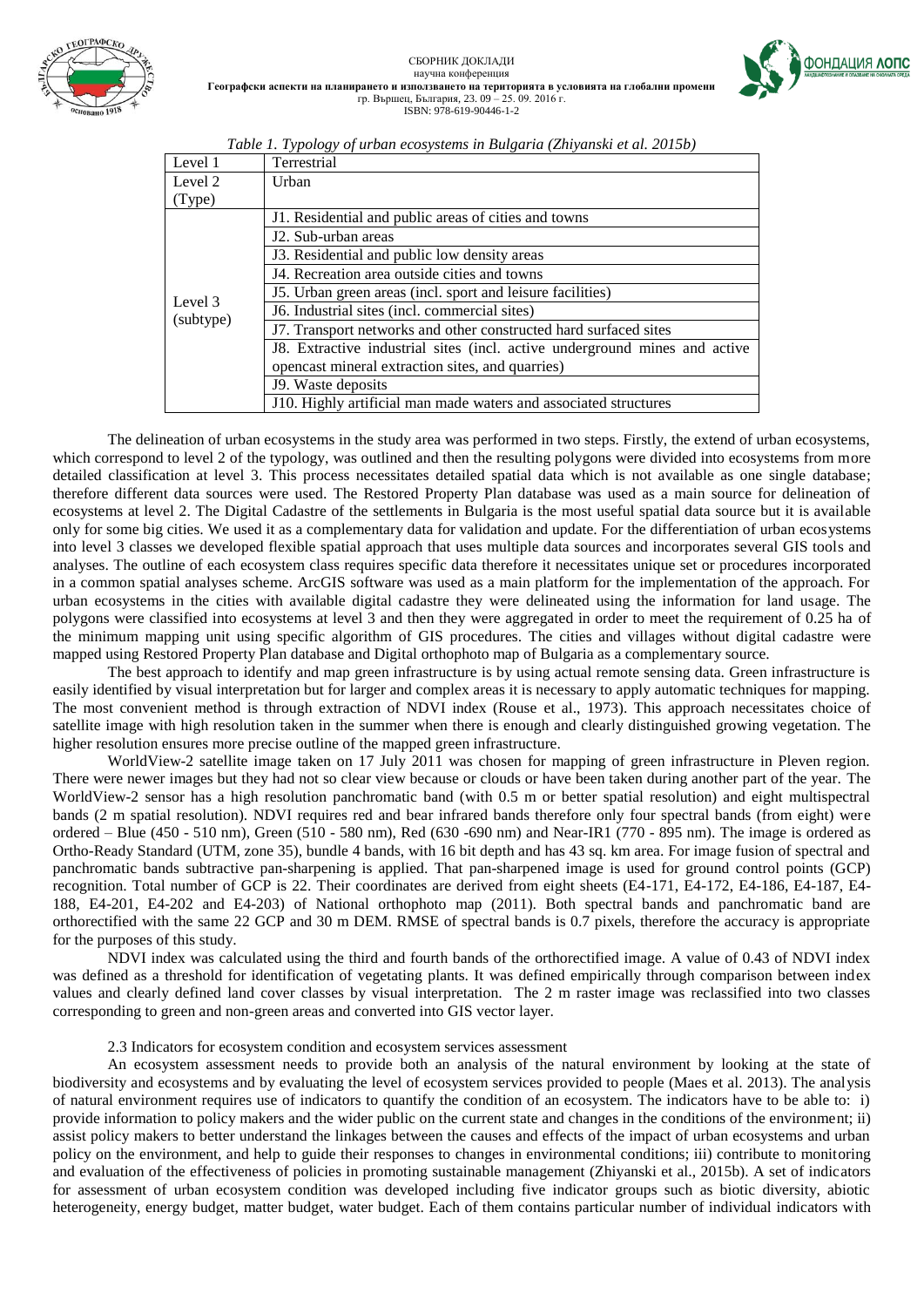

specified parameters (dimensions). Two of them, vegetation cover and spatial structure of urban areas, are the most appropriate for carbon storage assessment and mapping, therefore are included in this study.

The indicator of spatial structure of urban areas is based on the classification of local climate zones for urban temperature studies developed by Steward and Oke (2012). They define the local climate zones as "regions of uniform surface cover, structure, material, and human activity that span hundred of meters to several kilometers in horizontal scale". Each zone has specific values for geometric and surface cover properties which could be used for calculation of local climate characteristics but also for ecological parameters, therefore these zones could be used in the assessment of ecosystem condition in urban areas. The classification scheme of local climate zones consists of two main parts: built type and land cover type. There are 10 built types indicated by number from 1 to 10 and seven land cover types indicated by capital letters from A to G (table 2). There are also four variable land properties, which are not used in our study because the temporal changes in ecosystem's condition were not assessed. The definitions of some built types were adapted to national specifics. Further analysis of the ecosystems data revealed that within single polygon there are usually several land cover types and sometimes more than one built type. Division of the polygons at this stage of the study was not recommended therefore it was developed an integrated index for spatial structure in urban areas which integrates built types and land cover types merged within each ecosystem subtype. For the identification of the built type within a polygon we used an approach of dominance which means that the type predominant area will define the index of the polygon. Some ecosystem subtypes such as green urban areas (J5) or artificial water bodies (J10) have no buildings therefore we added complementary built type 11 (no buildings) which corresponds to areas without buildings. For land cover types we applied different approach by combination of the existing types within a polygon. For instance, the residential area with scattered trees (type B), grasslands (type D) and paved areas (type E) is defined as BDE. This combination is added to the ecosystem subtype and built type to for the integrated index of spatial structure. For instance, J15BE means residential and public areas of cities and towns (J1), open arrangement of midrise buildings (5), scattered trees (B) and paved areas (E). The identification of the index was performed using visual interpretation of ortophoto maps of Pleven region.

| <b>Built types</b>      | <b>Land cover types</b>    |  |  |  |  |
|-------------------------|----------------------------|--|--|--|--|
| 1. Compact high rise    | A. Dense trees             |  |  |  |  |
| 2. Compact midrise.     | <b>B.</b> Scattered trees  |  |  |  |  |
| 3. Compact low-rise.    | C. Bush, scrub             |  |  |  |  |
| 4. Open high-rise       | D. Low plants (grasslands) |  |  |  |  |
| 5. Open midrise         | E. Bare rock or paved      |  |  |  |  |
| 6. Open low-rise        | F. Bare soil or sand       |  |  |  |  |
| 7. Lightweight low-rise | G. Water                   |  |  |  |  |
| 8. Large low-rise       |                            |  |  |  |  |
| 9. Sparsely built       |                            |  |  |  |  |
| 10. Heavy industry      |                            |  |  |  |  |
| 11. No buildings        |                            |  |  |  |  |
|                         |                            |  |  |  |  |

*Table 2. Classification scheme of spatial structure of urban areas (after Steward and Oke, 2012)*

The vegetation cover of urban ecosystem is measured as the percentage of the total area for particular ecosystem subtype (Zhiyanskiy et al., 2015b). This is very important indicator because it reveals the role of the green infrastructure which is the main source of ecosystem services in urban areas. The identification and mapping of green infrastructure based on satellite images is the most convenient method (see 2.2) but it is expensive and time consuming hence not applicable at national scale. Therefore we decided to combine the results for green infrastructure in Pleven extracted from satellite image with the integrated index of spatial structure in urban areas. A representative number of polygons from each subtype were selected and spatial overlay procedure was performed in order to define the vegetation cover in each polygon. The results of this procedure were analyzed and the average percentages for the polygons with the same integrated index of spatial structure were calculated.

The second MAES report (2014) proposesd common indicators that can be used in European countries for ecosystem assessments under Action 5 of the EU Biodiversity Strategy to map and assess biodiversity, ecosystem condition and ecosystem services according to the Common International Classification (CICES v4.3). Following these recommendations, Zhiyanski et al. (2015b) proposed "Carbon storage" as a key indicator for "Global climate regulation by reduction of greenhouse gas concentrations" services which is part of "Atmospheric composition and climate regulation" group. The indicator is measured by parameter of total organic matter matter storage (C; tC/ha).

The main natural carbon sinks are soil and tree vegetation. Carbon stock in soils is estimated for upper 30 cm of soils, using the information for soil types and information about the mean carbon content, bulk density and content of coarse fractions considering the anthropogenic pressure and formation of Anthrosols and modified natural soils in the selected region. Sources of information for the reference values of the contents of organic carbon are Koinov et al. (1998) for natural soils and Zhiyanski et al. (2013, 2015a) for urban soils. Further verification of soil carbon stock was carried out in 12 sites covering the main sub-types of urban ecosystems in the case study area (Grozeva, Nedkov – private archive, 2016). The measurements of the soil's parameters were made for three soil layers (0-10, 10-20 cm and 20-30 cm). The content of organic carbon is presented in percentage. In order to estimate the organic carbon stock (tC/ha), real data on bulk density is analyzed via volumetric method. Then the total organic matter stock in soils for Pleven is calculated as follow: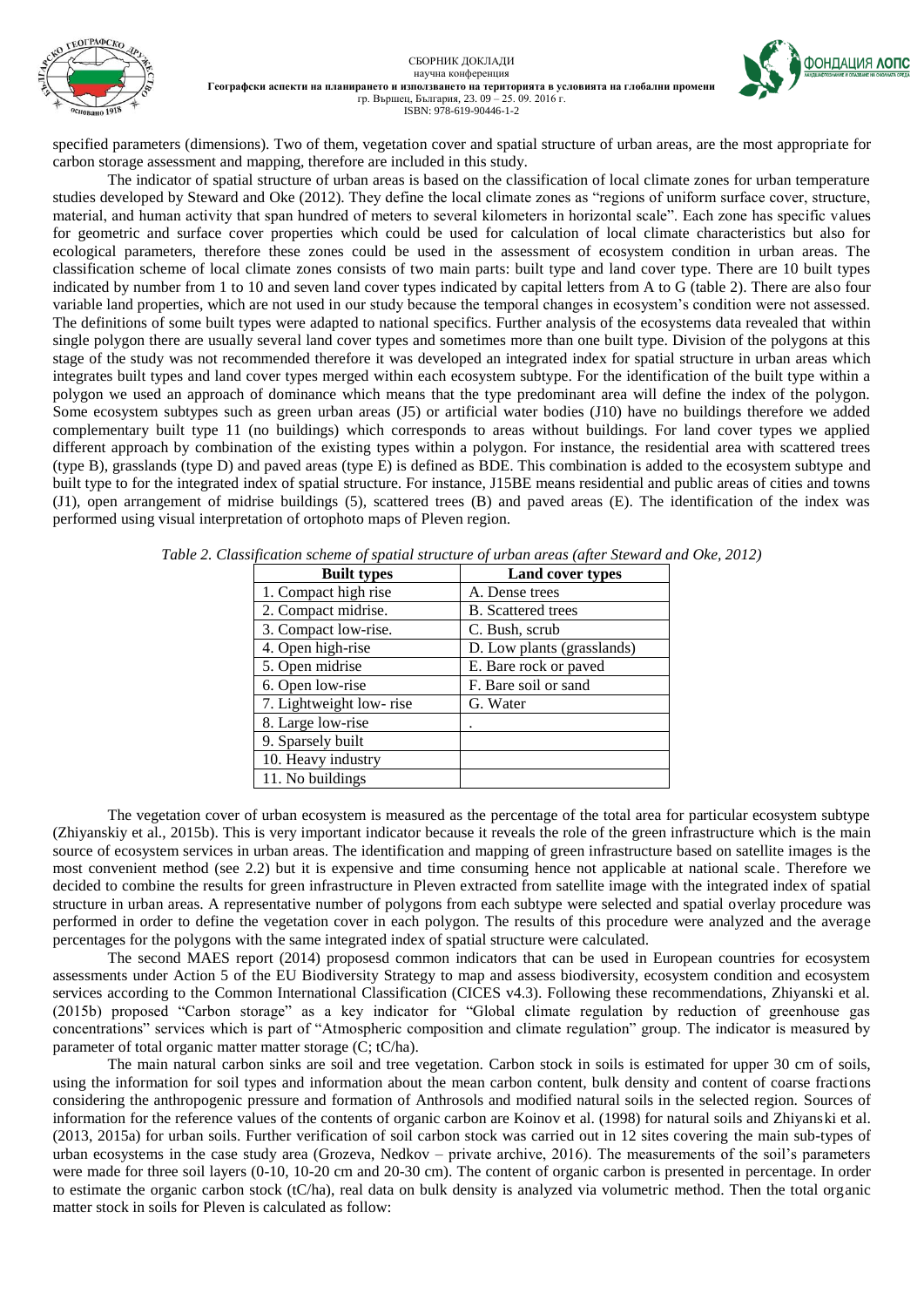

СБОРНИК ДОКЛАДИ научна конференция **Географски аспекти на планирането и използването на територията в условията на глобални промени** гр. Вършец, България, 23. 09 – 25. 09. 2016 г. ISBN: 978-619-90446-1-2



Organic matter stock  $(C)$  (t/ha) = C x H x Q x K (1)

where:

C - carbon content (%)

Н – thickness of the soil layer (cm)

 $Q$  – bulk density ( $g/cm3$ )

 $K = (100 - Ck)/100$  (%) correction coefficient considering skeletal fraction Ck

Then the values obtained have been grouped by sub-type of urban ecosystem and an average value for carbon stock in 0- 30 cm of soil in different soil types has been derived. Therefore, the reference soil organic carbon stock in urban soil has been derived as a weighted mean from the averages SOCs of every particular soil types which are presented in Pleven region (Table 3). The procedure to derive the reference carbon stock in urban soils in Pleven, which has the value of 58.19 tC/ha (0-30 cm) is presented in table 3.

| Table 3. Mean soil organic carbon (SOC) stock in Pleven region |        |  |  |  |  |
|----------------------------------------------------------------|--------|--|--|--|--|
| <b>Statistics for SOC stock 0-</b>                             | values |  |  |  |  |
| $20(40h_0)$                                                    |        |  |  |  |  |

| Statistics for SOC stock 0-<br>$30$ (tC/ha) | values   |
|---------------------------------------------|----------|
| Trials                                      | 30       |
| Min                                         | 14.5     |
| Median                                      | 35       |
| Mean                                        | 58.19    |
| Max                                         | 170.49   |
| Std. Dev.                                   | 42.80    |
| <b>Skewness</b>                             | 0.81     |
| Kurtosis                                    | $-0.018$ |
|                                             |          |

The estimation of aboveground biomass and the content of carbon are obtained using the GIS data of the integrated index of spatial structure, vegetation cover and average carbon content in the vegetation types (tree, shrub, grass) derived from different sources. The carbon stock in aboveground tree biomass from urban forest parks (J5) is based on the calculations of Zhiyanski et al. (2015a) which is defined as 36,5 tC/ha. According to the reference values the carbon stock in forest floor, which is presented in dense urban forest parks (J5) is considered as 4.55 tC/ha (Zhiyanski et al., 2015a), which value is calculated together with the value for mineral soil for all sub-types referred to J5. Thus the carbon storage in the urban forest parks (land cover class A) was assumed as 41 tC/ha (C stock in trees and forest floor). The carbon in the scattered urban trees class (B) was estimated using the calculation of Nowak et al. (2002) which is defined as 25 tC/ha. The carbon stock in bush and shrub biomass is estimated at 4.5 tC/ha while these land covers are considered as other land and often are abandoned lands within the territory of urban subtype. The carbon stock in urban grasslands based on field measurements is estimated at 2 tC/ha (Zhiyanski et al. 2013).

## 2.4 Mapping of ecosystem services in GIS environment

Based on the spatial units of the ecosystem subtypes identified from the existing sources of spatial data (see section 2.2) and the integrated index of spatial structure in urban ecosystems the values of the carbon storage supply were derived and maps representing their spatial distribution were produced. The values of carbon storage were assigned to every unit in their databases. GIS map layers, containing information about the carbon storage in the soil and ground biomass for every polygon, were created. The map of carbon storage was elaborated by overlaying the GIS map layers of the soil and ground biomass content of carbon. The carbon storage values were classified in five intervals using equal interval statistic method and the polygons were visualized using color scheme from light to dark green that corresponds to the scheme used in previous mapping studies (Burkhard et. al 2012; Nedkov et al. 2012; Boyanova et al. 2014). The polygons with zero value were separated as sixth class which corresponds to no capacity supply from the "matrix scheme" proposed by Burkhard et al. (2009; 2012). Thus, the maps can be easily transformed into ecosystem supply capacity maps of "Carbon storage" by urban ecosystems, which correspond to ES "Climate regulation by reduction of GHGs" for case-study area of Pleven and applied at national level.

#### **3. Results**

# 3.1 Spatial structure of the urban ecosystems in Pleven region

The urban ecosystems in Pleven region have been outlined and a GIS database has been created. The state of the ecosystems was assessed using two indicators – integrated index of spatial structure of urban areas and type of vegetation cover. The urban ecosystems in Pleven region are presented by eight ecosystem subtypes (Table 3). The residential and public low density areas (J3) cover the largest area in the region – 15622.3 ha (70.3% of the urban areas), followed by industrial sites (J6) with 3566,3 ha (16%). The urban green areas (J5) cover 1291,5 ha (5,8%) but for the city of Pleven their share is 15% which means that there is significant difference between cities and villages in the region. The city has larger urban green areas while in the villages and small towns (J3) this subtype is smaller. The residential and public areas of cities and towns (J1) covers only 702,3 ha (3,2%) and they are presented only in the regional centre – the city of Pleven. There are seven built types presented in the Pleven region. The most common is open arrangement of low-rise buildings (6) with 14978,8 ha (67%) followed by the areas of no buildings (11) with 2422,8 ha (10,8%) and open arrangement of large low-rise buildings (8) with 1950 ha (8,7%). There are 22 land cover class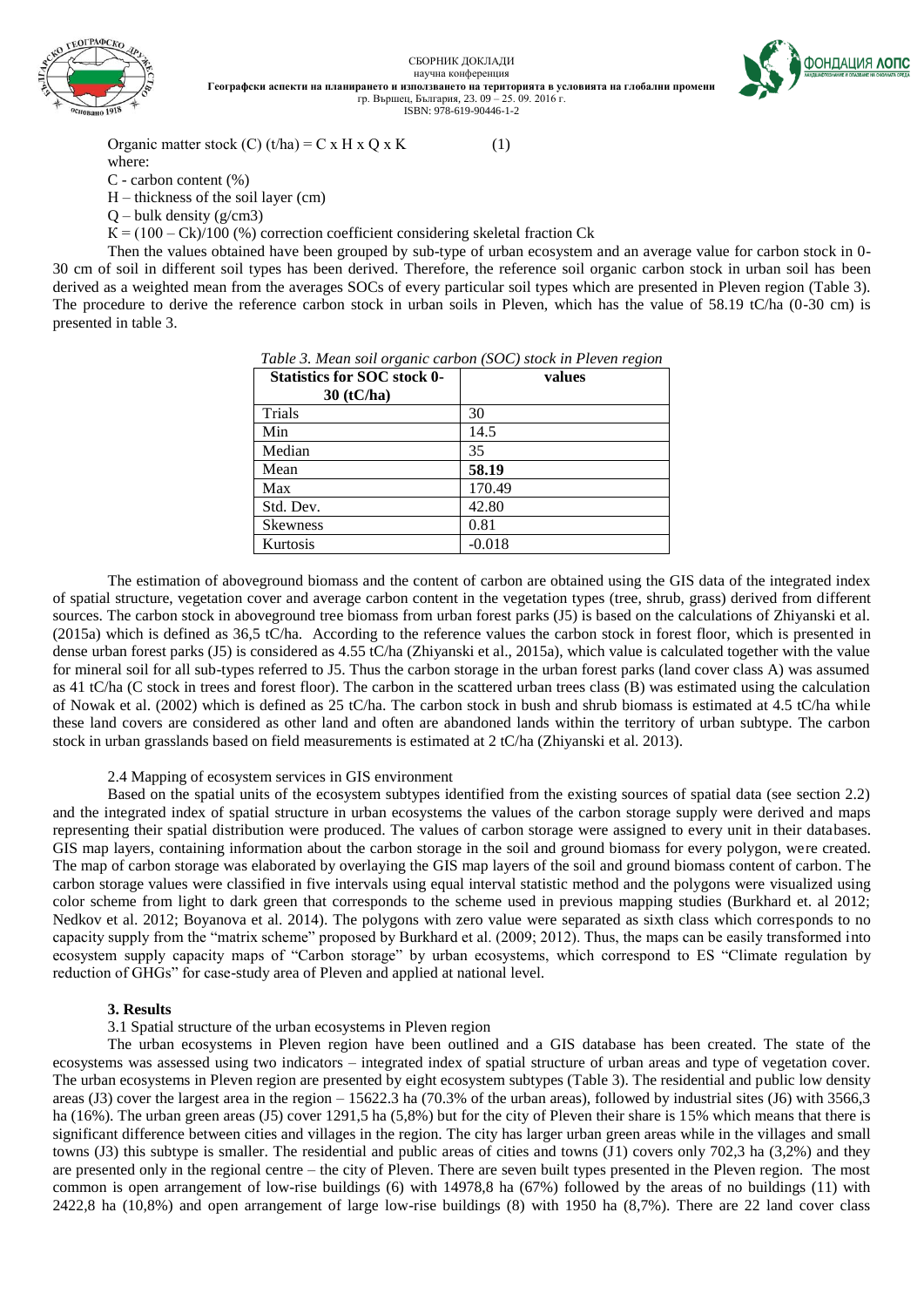



ООНДАЦИЯ ЛОПС

combinations found in the region but 80,9% of them are presented by scattered trees, low plants and paved areas (BDE). This combination is the most typical for the area but its vegetation cover varies between different ecosystems and built types. For instance, it has 35% in J1 open lo-rise, 55% in J3 open midrise, 80 % in J3 large low-rise and 95 % in J5 sparsely built. The integrated index of spatial structure comprises 55 different combinations within Pleven region (table 3). The greatest variety can be found in green urban spaces (J5) – thirteen, while in extractive industrial sites (J8) they are only four. The areas with J36BDE index have the largest extend with 14642,4 ha (65,5%). Areas with J68BDE cover 1618,3 ha (7,2%) and J39BCD cover 851 ha (3,8%). All other indexes are presented in areas that cover less than 2% of the region and 41 of them are found in areas that cover less than 1%. The vegetation cover in the urban ecosystems varies according to the built type land especially the cover type. In residential and public areas of cities and towns (J1) it varies between 0 and 55%, while in residential and public low density areas (J3) it varies between 0 and 95%. The share of vegetation cover is very low in transport network (J7) from 0 to 155 and waste deposits (J9) from 0 to 20%.Table 3. Integrated index of spatial structure of urban ecosystems and vegetation cover in Pleven region (for the meaning of indexes see table 1 and 2

| Ecosystem<br>subtype | <b>Built</b><br>type | Land cover<br>type | Integrated<br>index of sp.<br>Structure | Vegetation<br>cover | Ecosystem<br>subtype | Built type | Land<br>cover<br>type  | Integrated<br>index of sp.<br>structure | Vegetation<br>cover |
|----------------------|----------------------|--------------------|-----------------------------------------|---------------------|----------------------|------------|------------------------|-----------------------------------------|---------------------|
|                      | 4                    | <b>BE</b>          | <b>J14BE</b>                            | 55                  |                      |            | DE                     | J68DE                                   | 50                  |
|                      |                      | <b>BDE</b>         | J14BDE                                  | 55                  |                      | 8          | $\mathbf E$            | <b>J68E</b>                             | $\mathbf{0}$        |
|                      | 5                    | <b>BDE</b>         | J15BDE                                  | 55                  |                      |            | <b>BD</b>              | J69BD                                   | 90                  |
| J1                   |                      | <b>BDE</b>         | J16BDE                                  | 35                  |                      | 9          | <b>BDE</b>             | J69BDE                                  | 80                  |
|                      | 6                    | <b>BCE</b>         | J16BCE                                  | 55                  | J <sub>6</sub>       |            | <b>EBD</b>             | J610EBD                                 | 15                  |
|                      |                      | <b>BE</b>          | J16BE                                   | 35                  |                      |            | <b>BDE</b>             | J610BDE                                 | 50                  |
|                      |                      | ${\bf E}$          | J16E                                    | $\boldsymbol{0}$    |                      |            | <b>BE</b>              | <b>J610BE</b>                           | 35                  |
|                      | 5                    | <b>BDE</b>         | J35BDE                                  | 55                  |                      | 10         | <b>CE</b>              | J6 10 CE                                | 35                  |
|                      | 6                    | $\overline{E}$     | <b>J36E</b>                             | $\overline{0}$      |                      |            | DE                     | <b>J610DE</b>                           | 35                  |
| J3                   |                      | <b>BDE</b>         | J36BDE                                  | 60                  |                      |            | ${\bf E}$              | J610E                                   | $\mathbf{0}$        |
|                      | 9                    | <b>BDE</b>         | J39BDE                                  | 80                  | J7                   |            | <b>BDE</b>             | J711BDE                                 | 15                  |
|                      |                      | <b>BCD</b>         | J39BCD                                  | 95                  |                      | 11         | <b>BE</b>              | J711BE                                  | 10                  |
|                      | 9                    | <b>BDE</b>         | <b>J59 BDE</b>                          | 95                  |                      |            | DE                     | <b>J711DE</b>                           | 10                  |
|                      |                      | <b>BCD</b>         | J59BCD                                  | 95                  |                      |            | ${\bf E}$              | J711E                                   | $\boldsymbol{0}$    |
|                      | 11                   | A                  | J511A                                   | 100                 | J8                   | 11         | <b>BDF</b>             | J811BDF                                 | 40                  |
|                      |                      | AE                 | J5 11 AE                                | 90                  |                      |            | E                      | <b>J811E</b>                            | $\boldsymbol{0}$    |
|                      |                      | AD                 | J511AD                                  | 100                 |                      | 9          | <b>BDF</b>             | J89BDF                                  | 40                  |
|                      |                      | <b>BCD</b>         | J511BCD                                 | 100                 |                      |            | E                      | <b>J89E</b>                             | $\mathbf{0}$        |
| J <sub>5</sub>       |                      | <b>BD</b>          | J511BD                                  | 100                 |                      |            | ${\bf E}$              | J911E                                   | $\boldsymbol{0}$    |
|                      |                      | <b>BDE</b>         | <b>J511BDE</b>                          | 90                  | J9                   | 11         | DF                     | J911DF                                  | 20                  |
|                      |                      | <b>BDG</b>         | J511BDG                                 | 90                  |                      |            | D                      | J911D                                   | 15                  |
|                      |                      | <b>BE</b>          | J511BE                                  | 90                  |                      |            | EG                     | <b>J911EG</b>                           | $\mathbf{0}$        |
|                      |                      | CD                 | J511CD                                  | 100                 |                      |            | $\mathbf G$            | J911G                                   | $\mathbf{0}$        |
|                      |                      | D                  | J511D                                   | 100                 | J10                  | 11         | $\mathbf G$            | J1011G                                  | $\mathbf{0}$        |
|                      |                      | DE                 | <b>J511DE</b>                           | 90                  |                      |            | EG                     | J1011EG                                 | $\boldsymbol{0}$    |
|                      | 8                    | <b>EBD</b>         | J68EBD                                  | 15                  |                      |            | $\mathbf{D}\mathbf{G}$ | J1011DG                                 | 10                  |
| J <sub>6</sub>       |                      | <b>BDE</b>         | J68BDE                                  | 55                  |                      |            | <b>BDG</b>             | J1011BDG                                | 95                  |
|                      |                      | <b>ED</b>          | J68ED                                   | 15                  |                      |            | <b>BDEG</b>            | J1011BDEG                               | 90                  |

3.2 Green infrastructure of the urban ecosystems in Pleven region

Different types of urban green areas are specific for Pleven region, where land cover type is formed by the combination of vegetation covers listed in table 2. Green infrastructure in J1, J3, J6 and J7 is mainly presented by scattered trees combined with low plants. The areas of private gardens with single orchard trees and low plants for agricultural use are widely presented in J3.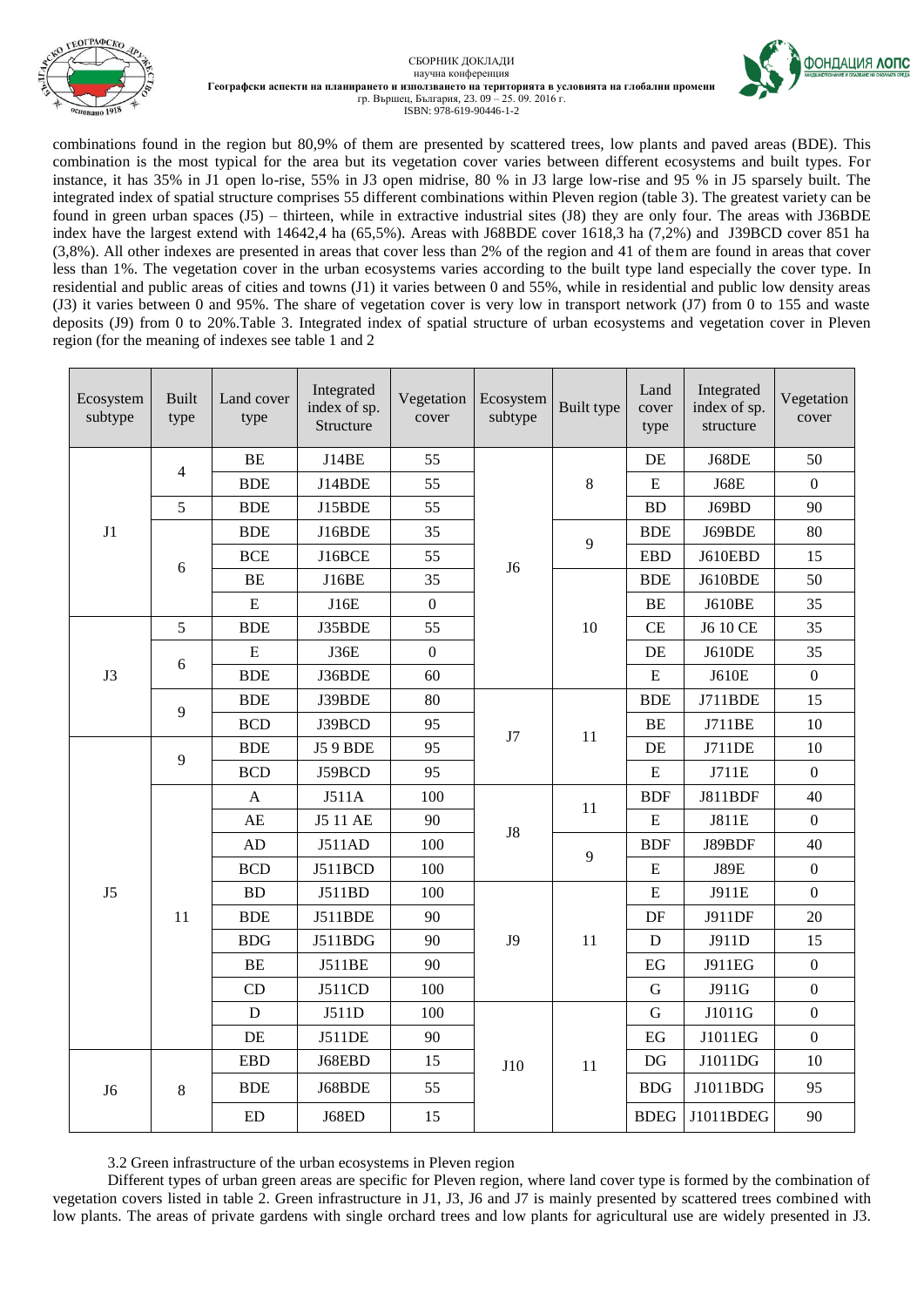

СБОРНИК ДОКЛАДИ научна конференция **Географски аспекти на планирането и използването на територията в условията на глобални промени** гр. Вършец, България, 23. 09 – 25. 09. 2016 г. ISBN: 978-619-90446-1-2



Urban walkways and transport networks J8 present combinations of paved areas surrounded by trees, bushes and low plants. Bare soil or sand is available only for J8 and J9 sub-types of urban ecosystems. Elements of blue infrastructure are observed in J10 and J9. Dense trees are distributed especially in J5. The most distributed elements of green infrastructure in case-study region are greening within the built up areas formed by scattered trees, bushes and low plants, urban parks in the central part, and urban park in the periphery of the Pleven city. Building greens is consisted mainly of balcony greening. While green roofs and walls are cited as a method to increase biodiversity in the design of new buildings, this nature-based solution is not applicable for Pleven casestudy area. Tree alleys and street trees,

Hedges and residential gardens make up the biggest part of Pleven's urban agriculture sites. Commercial and institutional greening is formed by green playgrounds and school grounds. Riverbank greening is also present surrounding water bodies within the urban areas of Pleven district. Cemeteries and churchyard are located in the peri-urban areas of the urban territories. Large quantities of vegetables are produced in the private allotment and some community gardens for horticultures. Agricultural land within the territory of Pleven case-study are referred as areas with low plants and are formed by arable lands, meadows and grasslands. Shrublands are often observed in J1 and J3 urban sub-types, but also are typical for abandoned areas. Wetlands, ponds and canals are part of the blue elements in studied region. Among all elements of urban greening forests in cities can store the largest amounts of carbon (Strohbach and Haase, 2012).

3.3 Carbon storage in urban ecosystems in Pleven region

The total carbon storage in Pleven district in soils is 305 253 t. The residential and public low density areas (J3) sink 75,3% of it, followed by J6, J5, J1, J7, J10 and J9. Such distribution of carbon store by first three ecosystems subtypes corresponds very much to areas occupied by each of them in frames of Pleven district. In city of Pleven, J3 ecosystem subtype also sinks most of the total soil carbon (48%) but it is followed by J5, J1, J6, J10 and J7. The observed difference is due to better represented ecosystems from urban green areas (J5) and public areas of cities and towns (J1). In Pleven J5 cover 15% of the city territory and  $J1 - 3.2\%$ , while in the district the share of J5 is only 5,8% and J1 is actually not represented.



 *in Pleven district by ecosystem subtypes in city of Pleven by ecosystem subtypes*



*Figure 2. Distribution of carbon storage in soil* Figure 3. Distribution of carbon storage in soil

The carbon stored in vegetation in district area is 280 490 t. Of it 94,9% is in trees, 4,5% in grass and 0,6% in shrub vegetation. The biggest share of tree carbon is stored in J3 (71,7%) followed by J6, J5, J1, J7, J8 and J10 (fig. 2). Such distribution is due again to the significant area which residential and public low density (J3), industrial sites (J6) and urban green areas (J5) cover in frames of the urbanized district territory. In city of Pleven tree carbon storage is distributed mainly between J6, J1, J3 and J5 (fig. 3). Carbon storage in shrub and grass vegetation is respectively 1603 t and 12670 t. In both district and city most of it is accumulated in J3.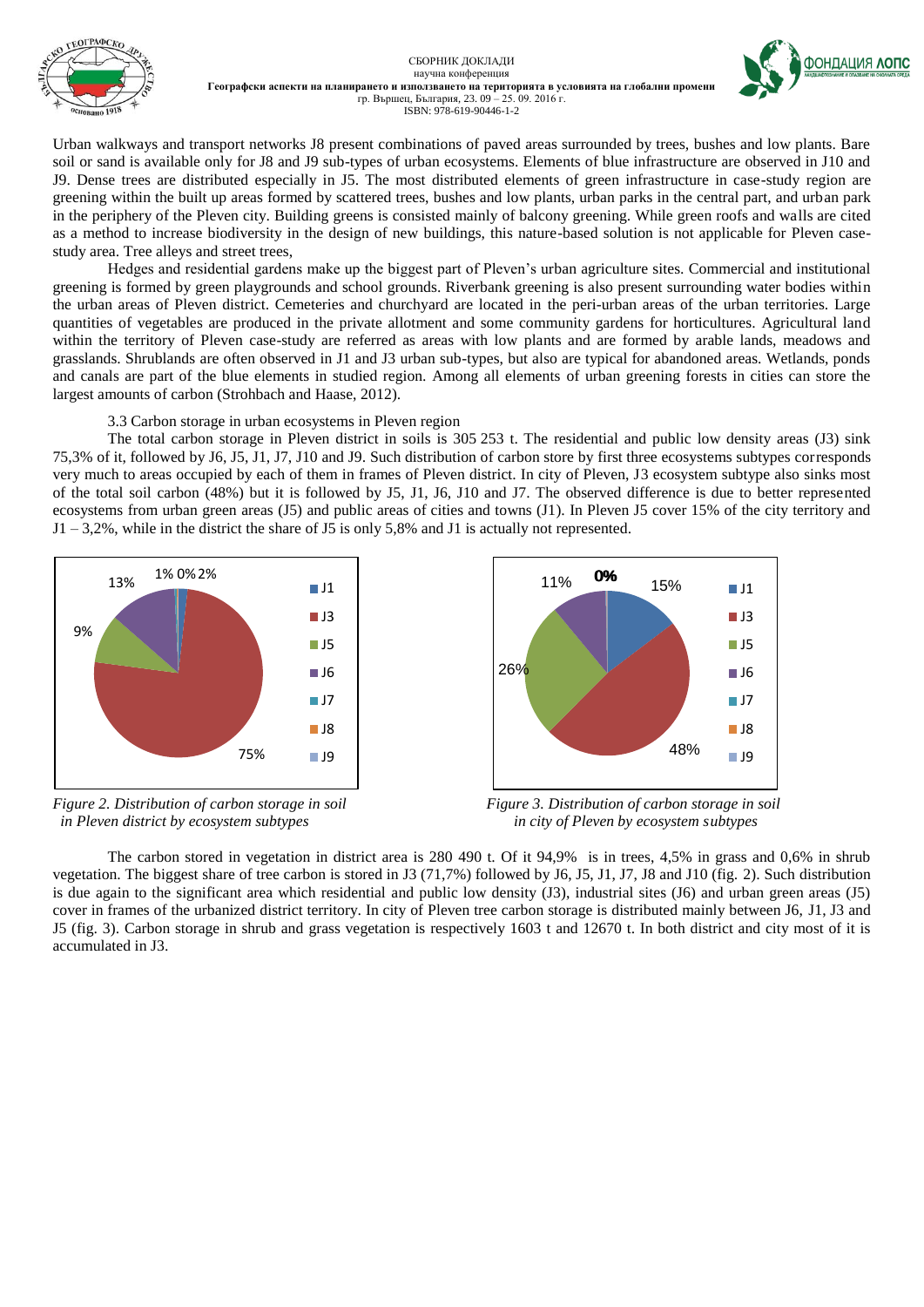

*Figure 4. Distribution of carbon storage in vegetation Figure 5. Distribution of carbon storage in vegetation*



**OOH TALLAR AONC** 

 *in Pleven district by ecosystem subtypes in city of Pleven by ecosystem subtypes*

|                | C soil | <b>C</b> trees | C schrub     | C grass | $C$ veg | <b>C</b> Total | C t/ha |
|----------------|--------|----------------|--------------|---------|---------|----------------|--------|
| J <sub>1</sub> | 5327   | 9129           | 12           | 308     | 9449    | 14777          | 21,0   |
| J3             | 229992 | 190972         | 1085         | 9531    | 201588  | 431580         | 27,6   |
| J <sub>5</sub> | 28511  | 16785          | 458          | 1134    | 18376   | 46888          | 36,4   |
| J <sub>6</sub> | 39138  | 46666          | 48           | 1574    | 48288   | 87426          | 24,5   |
| J7             | 1362   | 1892           | $\Omega$     | 84      | 1976    | 3338           | 3,6    |
| J <sub>8</sub> | 557    | 626            | $\Omega$     | 20      | 646     | 1203           | 19,5   |
| J <sub>9</sub> | 112    | $\Omega$       | $\Omega$     | 8       | 8       | 120            | 3,7    |
| J10            | 253    | 147            | $\mathbf{0}$ | 11      | 158     | 412            | 10,8   |
| sum            | 305253 | 266217         | 1603         | 12670   | 280490  | 585743         |        |

*Table 4. Carbon storage in the urban ecosystem in Pleven district in tC*

The total carbon storage in soil and vegetation in district of Pleven is estimated at 585 743 t. The highest quantity of carbon per ha is stored in ecosystems from urban green areas (J5) (36,4%), followed by J3, J6, J1, J8, J10, J9 and J7 (table 4). The similar distribution of carbon storage (t/ha) is observed between the urban ecosystems in the city of Pleven but J8 and J9 are not represented there (table 5, fig. 2). In district of Pleven in soil is stored 52,1% of total carbon storage and in vegetation respectively 48,9%. In city of Pleven the share of carbon stored in vegetation is 52,3% and its share in soils is 47,7% of totally 76 098 t stored in all represented ecosystems (Table 5). In the city the capacity of soils to store carbon is limited by the large paved areas and relatively higher density of the transport network which increase the share of vegetation carbon.

|                | C soil   | <b>C</b> trees | C schrub | C grass  | $C$ veg  | <b>C</b> Total | C t/ha       |
|----------------|----------|----------------|----------|----------|----------|----------------|--------------|
| J <sub>1</sub> | 5327     | 9129           | 12       | 308      | 9449     | 14777          | 21,0         |
| J <sub>3</sub> | 17355    | 8512           | 859      | 689      | 10061    | 27416          | 28,9         |
| J <sub>5</sub> | 9622     | 7769           | 138      | 333      | 8241     | 17862          | 36,2         |
| J <sub>6</sub> | 3886     | 11402          | 16       | 145      | 11563    | 15449          | 23,2         |
| J7             | 55       | 441            | $\Omega$ | 3        | 444      | 499            | 3,6          |
| J <sub>8</sub> | $\Omega$ | $\theta$       | $\Omega$ | $\Omega$ | $\Omega$ | $\Omega$       | $\mathbf{0}$ |
| J <sub>9</sub> | $\Omega$ | $\Omega$       | $\Omega$ | $\Omega$ | $\Omega$ | $\Omega$       | $\mathbf{0}$ |
| J10            | 58       | 34             | $\theta$ | 3        | 39       | 96             | 8,8          |
| sum            | 36302    | 37287          | 1026     | 1480     | 39796    | 76098          |              |

*Table 5. Carbon storage in the urban ecosystem in the city of Pleven in tC*

The Map of carbon storage in Pleven district (fig. 6) was generated using the results of carbon calculation for each polygon of urban ecosystems in the GIS database. The visualization of results is organized in six intervals in order to be coherent with the six-level relative scale proposed by Burkhard et al. (2009) for ecosystem services mapping. The intervals were defined using natural breaks method, which ensures the most appropriate statistical distribution for this particular case. The map shows that predominant part of the urban ecosystems in the district have middle level of carbon storage which corresponds to 18,8 - 24,9 and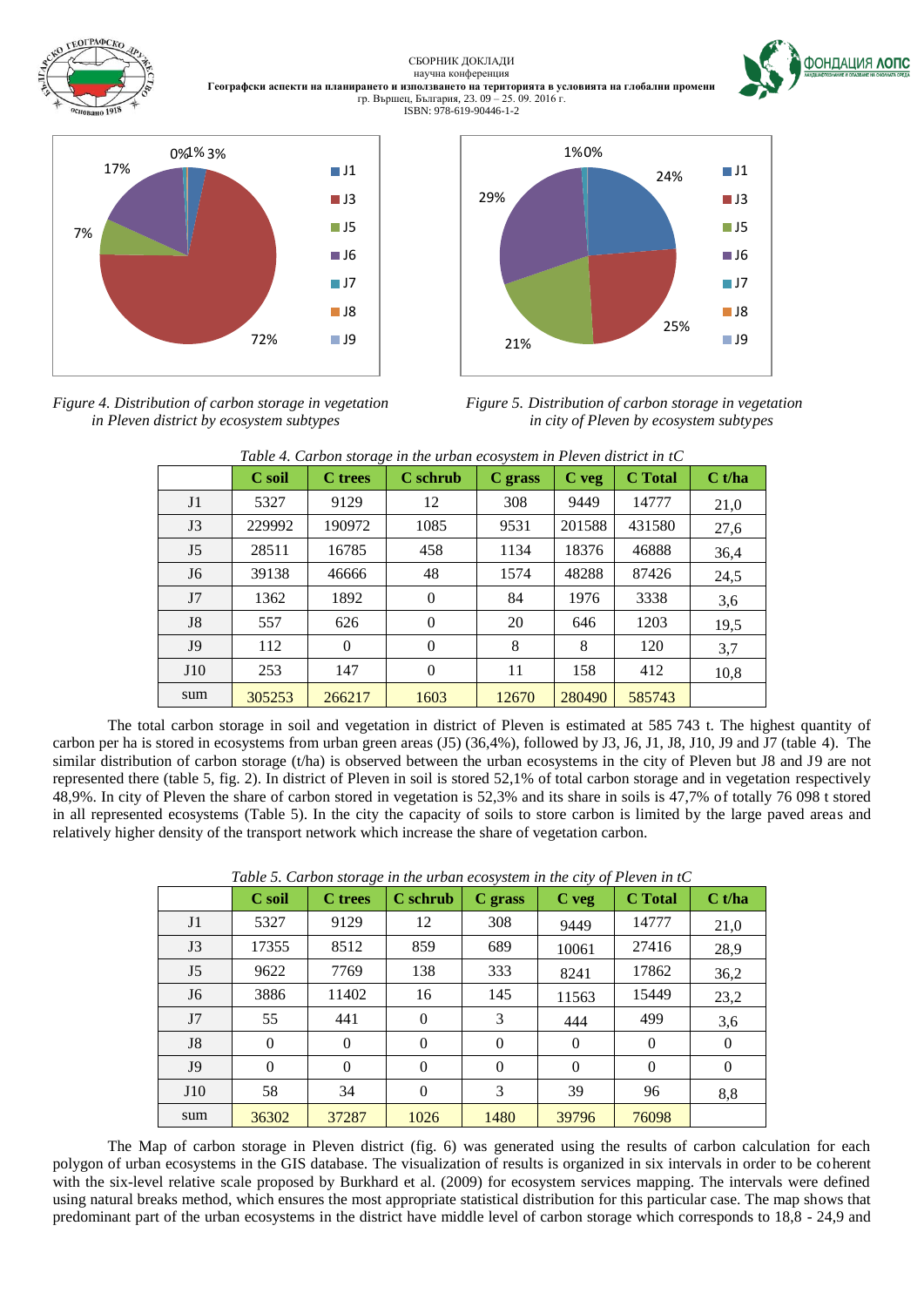





25 - 32,3 tC/ha intervals. The areas with very low carbon storage (0 - 6,7 tC/ha) have limited extend and are not easily visible at the scale of the district's map.



*Figure 6. Carbon storage in Pleven district and the city of Pleven (A) in tC/ha*

# **4. Conclusions**

As urban condition is dependent on many factors, the combination of building type and land cover types in urban territories is informative complex indicator for assessment the state of specific subtypes of urban ecosystems.

The parameter "carbon storage" in green infrastructure applied to the complex indicator gives information about the capacity of carbon stored in ecosystems subtypes and for the role of greening in climate regulation. There has been uncertainty over the soil carbon stock in area of Pleven district due to high spatial variability, with a high variation between the least and greatest calculations. Considerable uncertainties remain in assessments of soil organic carbon storage, due to unquantified errors in soil density and rock fraction, lack of data on within-site organic carbon variability and missing or poorly quantified data for belowground biomass and environmental control parameters. Information about aboveground biomass in different vegetation cover types needs of more details. Application of remote data and in-situ measurements in different types of urban greening is recommended for obtaining more precise data for defining default data at national level. By incorporating better data for aboveground tree biomass of single trees and of forest stands in urban forest parks the uncertainties could be significantly reduced.

Despite of some limitations the approach presented in this study relies on estimations for green infrastructure distribution and carbon content in the soils and vegetation and gives an opportunity to assess the capacity of urban ecosystems to store carbon at national level using available data. The testing of the approach in the district of Pleven shows that it can provide sufficient data for carbon storage in the urban ecosystems, which can be used for elaboration ecosystem services maps and thus implement the requirement of the EU Biodiversity strategy on ecosystem mapping. As urban condition is dependent on many factors, the combination of building type and land cover types in urban territories is informative complex indicator for assessment the state of specific sub-types of urban ecosystems. The parameter "carbon storage" in green infrastructure applied to the complex indicator gives information about the capacity of carbon stored in ecosystems subtypes and for the role of greening in climate regulation at global scale by regulating greenhouse gases concentration. The share of carbon stored in urban green areas in both soil and vegetation is not dominant but their capacity to store carbon (t/ha) is utmost. The carbon storage in soil and vegetation is strongly influenced by the area covered by each urban ecosystem subtype and the presence or absence of some ecosystem subtypes in frames of a given territory. That is why the assessment has to be carried out in accordance with an analysis of the spatial infrastructure of the respective territory.